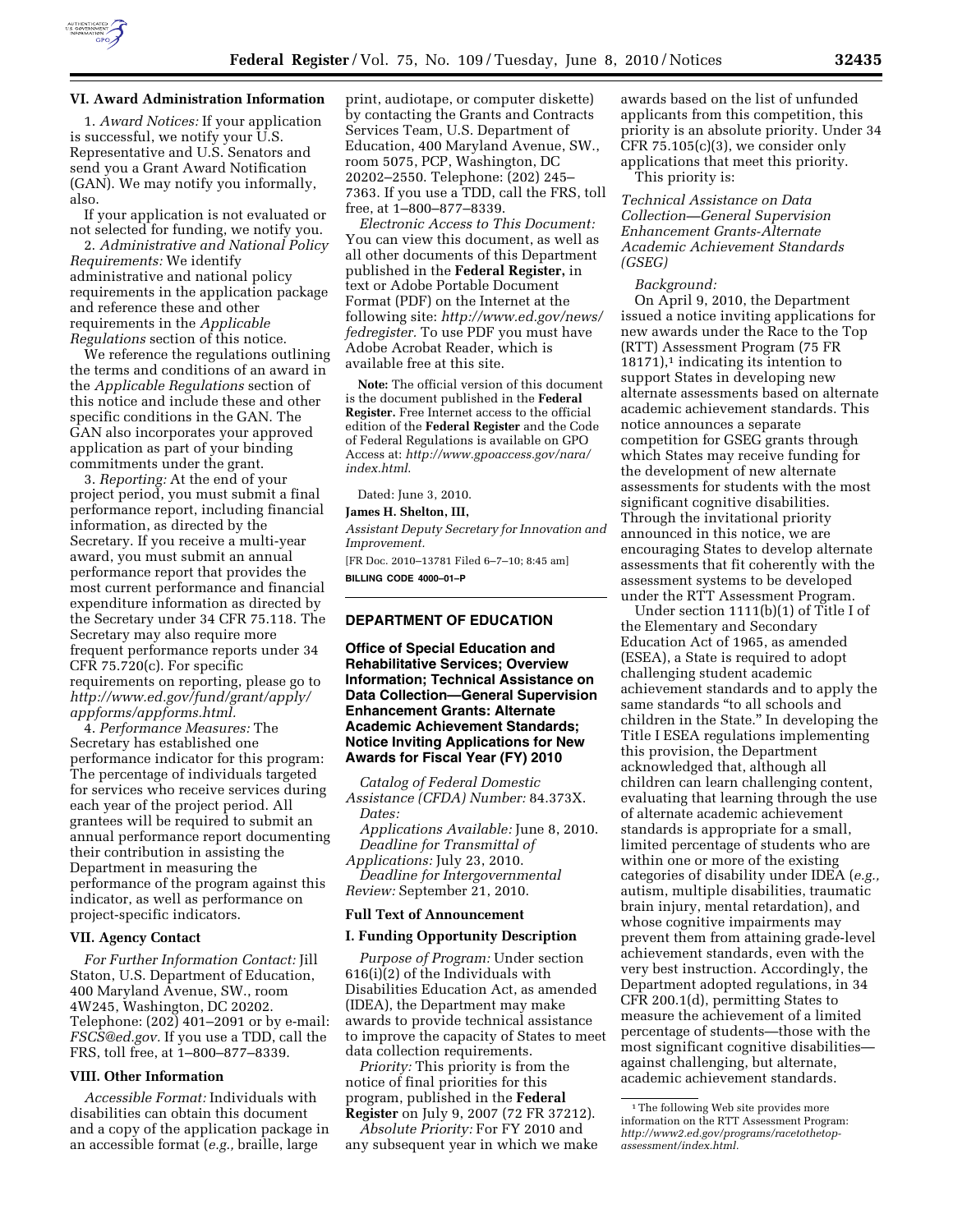The Title I, Part A regulations in 34 CFR 200.6(a)(2)(ii)(B) also permit a State to develop alternate assessments based on alternate academic achievement standards. Alternate assessments that are used by States and local educational agencies (LEAs) under the ESEA must be designed to generate valid data that can be used for purposes of school, district, and State accountability. They must meet the requirements in 34 CFR 200.2 (State Responsibilities for Assessment) and 34 CFR 200.3 (Designing State Academic Assessment Systems) and fit coherently in the State's overall assessment system under 34 CFR 200.2. Under the provisions of 34 CFR 200.2(b), an alternate assessment must, among other things, be: (1) Aligned with a State's alternate academic achievement standards and provide coherent information about student attainment of those standards; (2) valid and reliable for the purposes for which the assessment is used; (3) consistent with relevant, nationallyrecognized professional and technical standards; and (4) supported by evidence from test publishers or other relevant sources that the assessment is of adequate technical quality for each purpose required under the ESEA.

States that adopt alternate academic achievement standards are required under IDEA, as reflected in 34 CFR 300.160(c), to develop and implement alternate assessments that are aligned with the State's challenging academic content standards and that measure the achievement of children with the most significant cognitive disabilities. States must include alternate assessment data in their State Performance Plan and Annual Performance Reports relative to performance and participation of children with disabilities on State assessments under IDEA.

*Priority:* 

The Assistant Secretary for Special Education and Rehabilitative Services establishes a priority for grants to support States with one or more of the following activities: (1) Development of alternate academic achievement standards aligned with the State's academic content standards; (2) development of high-quality alternate assessments using universal design principles, to the extent possible, that measure the achievement of students with the most significant cognitive disabilities based on those standards; (3) reporting on the participation and performance of students with disabilities on alternate assessments based on alternate academic achievement standards; and (4) development of clear and appropriate guidelines for IEP Teams to use in

determining which students should be assessed based on alternate academic achievement standards, and the development and implementation of training on those guidelines for IEP Teams.

Applicants must include information in their applications on how they will work with experts in large-scale assessment and special education to ensure that they are designing alternate academic achievement standards, and assessments based on those standards, that: (1) Address the needs of students with the most significant cognitive disabilities; (2) validly, reliably, and accurately measure student performance; and (3) result in highquality data for use in evaluating the performance of schools, districts, and States. The experts selected should represent the range of skills needed to develop assessments based on alternate academic achievement standards for students with the most significant cognitive disabilities that will meet the peer review guidelines for assessments published by the Department that are available at: *http://www2.ed.gov/policy/ elsec/guid/saaprguidance.pdf.* Skill sets for experts must include experience with one or more of the following: (1) Large scale assessment; (2) standardssetting techniques; (3) assessment and measurement of children with disabilities; (4) accommodations and supports to assess grade-level content; (5) working with States to develop assessments; (6) development of criterion-referenced tests and instruments; (7) psychometric evaluation; (8) conducting studies of the technical adequacy of assessment instruments; (9) research and publishing in the area of assessment and psychometrics; and (10) applying the principles of universal design to largescale assessments.

Projects funded under this priority also must—

(a) Budget to attend a three-day Project Directors' meeting in Washington, DC;

(b) If the project maintains a Web site, include relevant information and documents in a format that meets a government or industry-recognized standard for accessibility; and

(c) Provide a written assurance that the State's Assessment Office (*i.e.,* the office that addresses accountability under Title I of the ESEA) was given the opportunity to contribute to the formulation of the application.

Under this competition we are particularly interested in applications that address the following priority.

*Invitational Priority:* For FY 2010 and any subsequent year in which we make

awards from the list of unfunded applicants from this competition, this priority is an invitational priority. Under 34 CFR 75.105(c)(1) we do not give an application that meets this invitational priority a competitive or absolute preference over other applications.

*Background:* 

The RTT Assessment Program supports the development of new assessment systems that are to be used by multiple States; are valid, reliable, and fair; and measure student knowledge and skills against a common set of college- and career-ready standards in English/language arts (ELA) and mathematics in grades 3 to 8 and at least once in high school. The RTT Assessment Program requires that the Comprehensive Assessment Systems developed under the program include all students who have been identified as students with disabilities under IDEA who are not eligible to participate in alternate assessments based on alternate academic achievement standards.

The assessment systems developed under the RTT Assessment Program must also produce student achievement data and student growth data that can be used to determine whether individual students are college- and career-ready.

Information gathered from the RTT assessments should be useable in informing—

(i) Determinations of school effectiveness for purposes of accountability under Title I of the ESEA;

(ii) Determinations of individual principal and teacher effectiveness for

purposes of evaluation;

(iii) Determinations of principal and teacher professional development and support needs; and

(iv) Teaching, learning, and program improvement.

States are obligated, under Title I of the ESEA, IDEA, and section 504 of the Rehabilitation Act of 1973, as amended, to ensure that all children with disabilities are included in State assessment systems. States or consortia of States may apply under the absolute priority in this notice for a grant to develop alternate academic achievement standards and alternate assessments for students with the most significant cognitive disabilities. Given that the RTT Assessment program does not support the development of alternate assessments based on alternate academic achievement standards, we encourage States under this competition to develop assessments that fit coherently with the Comprehensive Assessment Systems to be developed by State consortia under the RTT Assessment Program.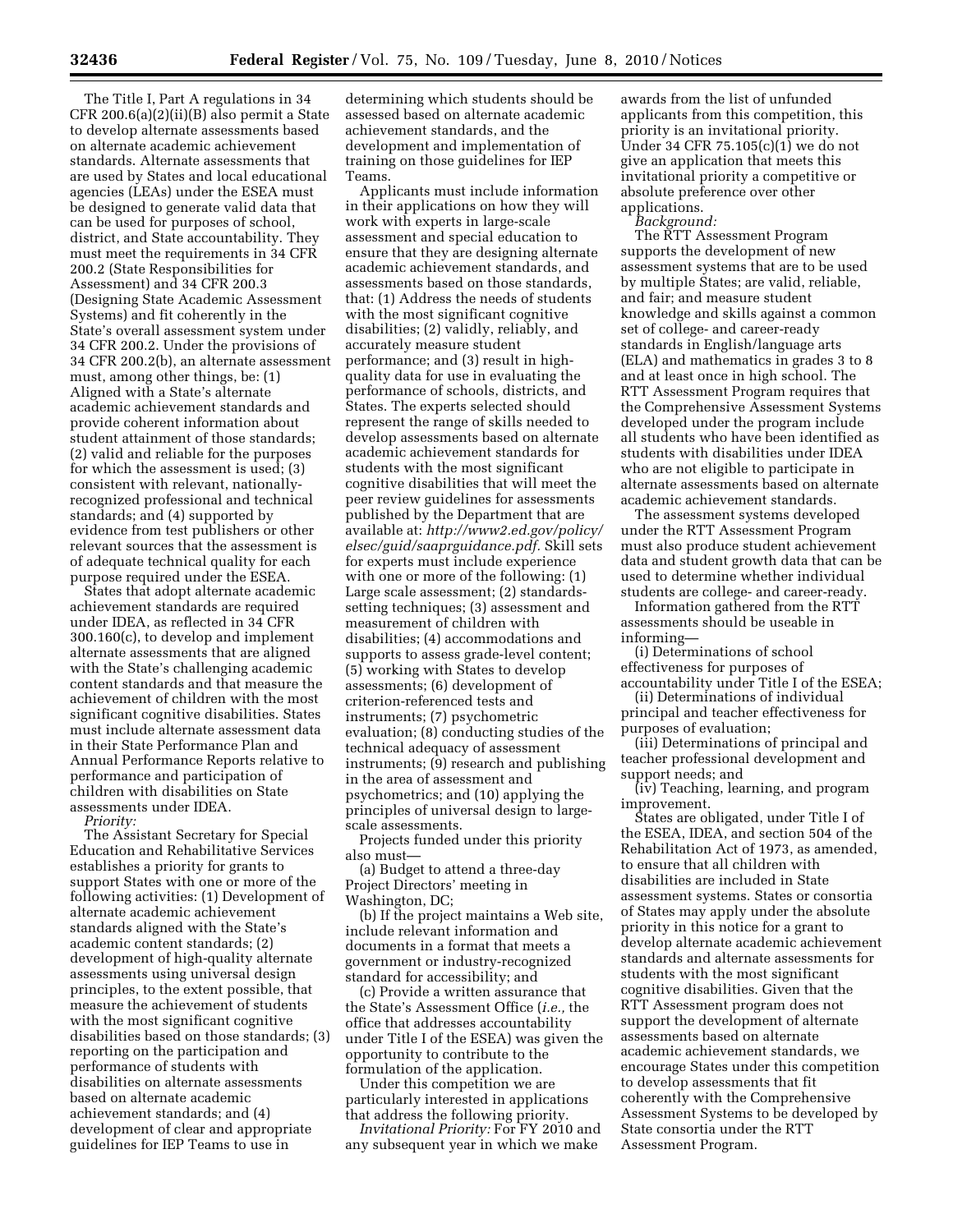This invitational priority is: The Secretary is particularly interested in projects from consortia of States to develop alternate assessment systems for students with the most significant cognitive disabilities that fit coherently with the assessment systems to be developed under the RTT Assessment Program. These alternate assessment systems must measure student knowledge and skills against a common set of college- and career-ready standards in ELA and mathematics held in common by States in the consortia and the related alternate assessments, for grades 3 through 8, and at least one grade in high school. The Secretary is also interested in projects that propose the development of alternate assessment systems that use approaches to technology, assessment administration, scoring, reporting, and other factors that facilitate the coherent inclusion of these assessments within States'

Comprehensive Assessment Systems. *Program Authority:* 20 U.S.C. 1411(c) and 1416(i)(2).

*Applicable Regulations:* (a) The Education Department General Administrative Regulations (EDGAR) in 34 CFR parts 74, 75, 77, 79, 80, 81, 82, 84, 85, 86, 97, 98, and 99. (b) The notice of final priorities for this program, published in the **Federal Register** on July 9, 2007 (72 FR 37212).

**Note:** The regulations in 34 CFR part 79 apply to all applicants except federally recognized Indian tribes.

**Note:** The regulations in 34 CFR part 86 apply to institutions of higher education (IHEs) only.

## **II. Award Information**

*Type of Award:* Cooperative agreement.

- *Estimated Available Funds for Year 1:*  \$22,000,000.
- *Estimated Range of Awards for Year 1:* \$1,300,000–\$1,500,000 per State.
- *Estimated Average Size of Awards for*
- *Year 1:* \$1,400,000 per State. *Estimated Available Funds for Years*
- *2–4:* \$11,000,000.
- *Estimated Range of Awards for Years 2–4:* \$650,000–\$750,000 per State.
- *Estimated Average Size of Awards for Years 2–4:* \$700,000 per State.

*Maximum Award:* We will reject any application that proposes a budget for a single budget period of 12 months that exceeds \$1,500,000 per State in year one and \$750,000 per State in years two through four. We will reject any application that proposes a budget exceeding the stated maximum award amount, unless the application involves a consortium, or any other group of eligible parties that meets the

requirements of 34 CFR 75.127 through 75.129. The level of funding for a consortium, or any other group of States, outlying areas (OAs), or freely associated States (FAS) will reflect the combined total that the eligible applicants comprising the consortium, or group, would have received if they had applied separately. The Secretary does not intend to make more than one award to serve a single State, OA, or FAS. The Assistant Secretary for Special Education and Rehabilitative Services may change the maximum amount through a notice published in the **Federal Register.** 

*Estimated Number of Awards:* 15 (less if consortia receive awards).

**Note:** The Department is not bound by any estimates in this notice.

*Project Period:* Up to 48 months.

## **III. Eligibility Information**

1. *Eligible Applicants:* State educational agencies (SEAs), OAs, FAS, and, if endorsed by the SEA to apply and carry out the project on behalf of the SEA, local educational agencies (LEAs), public charter schools that are LEAs under State law, institutions of higher education (IHEs), tribes or tribal organizations, other public agencies, private nonprofit organizations, and forprofit organizations.

**Note:** States, OAs, and FAS are encouraged to form consortia with any other group of eligible parties that meet the requirements in 34 CFR 75.127 through 75.129 to apply under the priority in this notice. A consortium is any combination of eligible entities. The Secretary views the formation of consortia as an effective and efficient strategy to address the requirements of the priority in this notice.

2. *Cost Sharing or Matching:* This competition does not require cost sharing or matching.

3. *Other: General Requirements*—The projects funded under this competition must make positive efforts to employ and advance in employment qualified individuals with disabilities (see section 606 of IDEA).

## **IV. Application and Submission Information**

1. *Address To Request Application Package:* Education Publications Center (ED Pubs), U.S. Department of Education, P.O. Box 22207, Alexandria, VA 22304. Telephone, toll free: 1–877– 433–7827. FAX: (703) 605–6794. If you use a telecommunications device for the deaf (TDD), call, toll free: 1–877–576– 7734.

You can contact ED Pubs at its Web site, also: *http://www.EDPubs.gov* or at its e-mail address: *edpubs@inet.ed.gov.* 

If you request an application package from ED Pubs, be sure to identify this competition as follows: CFDA number 84.373X.

Individuals with disabilities can obtain a copy of the application package in an accessible format (e.g., braille, large print, audiotape, or computer diskette) by contacting the person or team listed under *Accessible Format* in section VIII of this notice.

2. *Content and Form of Application Submission:* Requirements concerning the content of an application, together with the forms you must submit, are in the application package for this competition.

*Page Limit:* The application narrative (Part III of the application) is where you, the applicant, address the selection criteria that reviewers use to evaluate your application. You must limit Part III to the equivalent of no more than 40 pages using the following standards:

• A "page" is  $8.5$ " x  $11$ ", on one side only, with 1″ margins at the top, bottom, and both sides.

• Double space (no more than three lines per vertical inch) all text in the application narrative, including titles, headings, footnotes, quotations, references, abstracts, and captions, as well as all text in charts, tables, figures, and graphs.

• Use a font that is either 12 point or larger or no smaller than 10 pitch (characters per inch).

• Use one of the following fonts: Times New Roman, Courier, Courier New, or Arial. An application submitted in any other font (including Times Roman or Arial Narrow) will not be accepted.

The page limit does not apply to Part I, the cover sheet; Part II, the budget section, including the narrative budget justification; Part IV, the assurances and certifications; or the one-page abstract, the resumes, the bibliography, the references, or the letters of support. However, the page limit does apply to all of the application narrative section (Part III).

We will reject your application if you exceed the page limit; or if you apply other standards and exceed the equivalent of the page limit.

3. *Submission Dates and Times:* 

*Applications Available:* June 8, 2010. *Deadline for Transmittal of* 

*Applications:* July 23, 2010.

Applications for grants under this competition may be submitted electronically using the Electronic Grant Application System (e-Application) accessible through the Department's e-Grants Web site, or in paper format by mail or hand delivery. For information (including dates and times) about how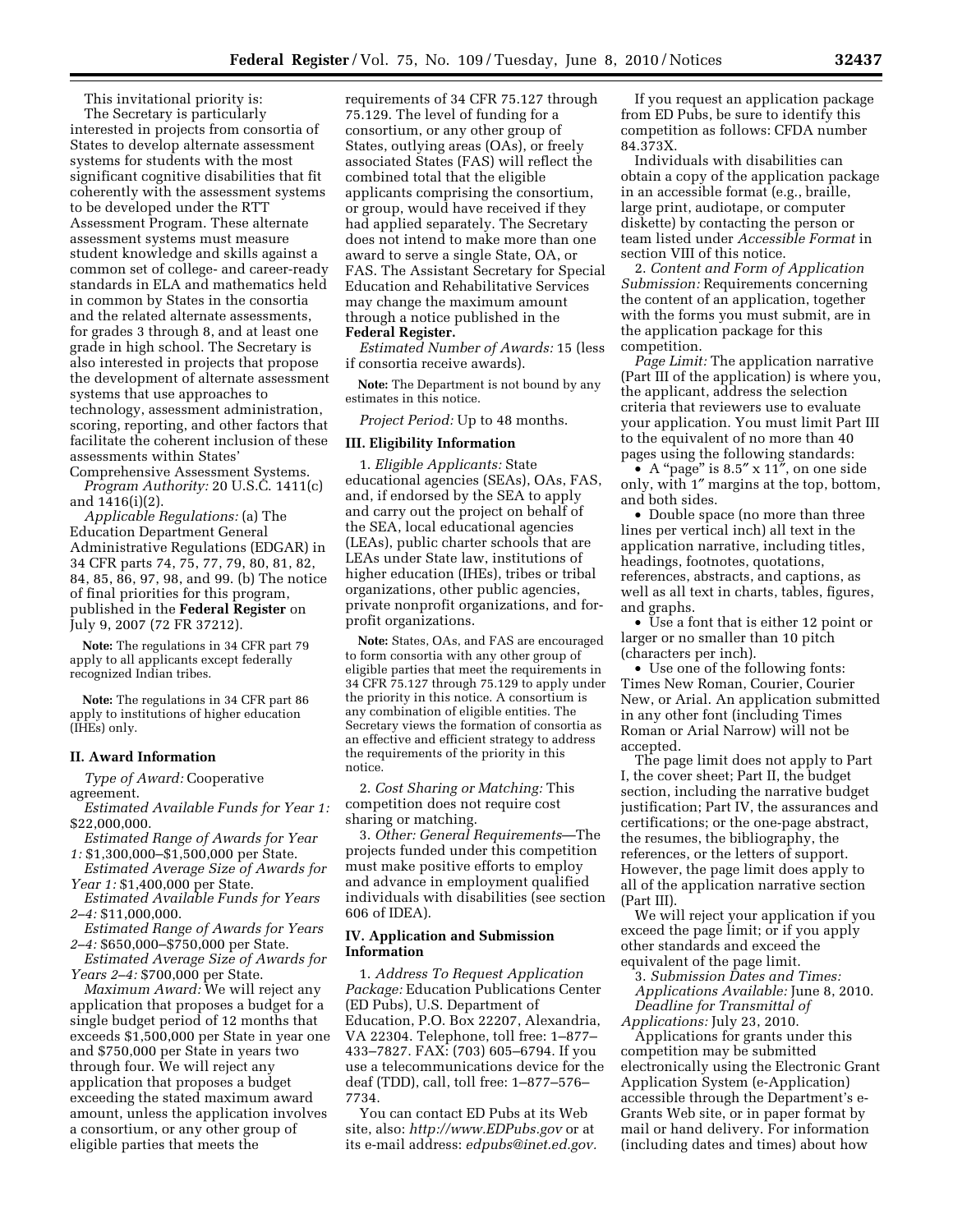to submit your application electronically, or in paper format by mail or hand delivery, please refer to section IV. 7. *Other Submission Requirements* of this notice.

We do not consider an application that does not comply with the deadline requirements.

Individuals with disabilities who need an accommodation or auxiliary aid in connection with the application process should contact the person listed under *For Further Information Contact*  in section VII of this notice. If the Department provides an accommodation or auxiliary aid to an individual with a disability in connection with the application process, the individual's application remains subject to all other requirements and limitations in this notice.

*Deadline for Intergovernmental Review:* September 21, 2010.

4. *Intergovernmental Review:* This program is subject to Executive Order 12372 and the regulations in 34 CFR part 79. Information about Intergovernmental Review of Federal Programs under Executive Order 12372 is in the application package for this competition.

5. *Funding Restrictions:* We reference regulations outlining funding restrictions in the *Applicable Regulations* section of this notice.

6. *Data Universal Numbering System Number, Taxpayer Identification Number, and Central Contractor Registry:* To do business with the Department of Education, (1) You must have a Data Universal Numbering System (DUNS) number and a Taxpayer Identification Number (TIN); (2) you must register both of those numbers with the Central Contractor Registry (CCR), the Government's primary registrant database; and (3) you must provide those same numbers on your application.

You can obtain a DUNS number from Dun and Bradstreet. A DUNS number can be created within one business day.

If you are a corporate entity, agency, institution, or organization, you can obtain a TIN from the Internal Revenue Service. If you are an individual, you can obtain a TIN from the Internal Revenue Service or the Social Security Administration. If you need a new TIN, please allow 2–5 weeks for your TIN to become active.

The CCR registration process may take five or more business days to complete. If you are currently registered with the CCR, you may not need to make any changes. However, please make certain that the TIN associated with your DUNS number is correct. Also note that you will need to update your CCR

registration on an annual basis. This may take three or more business days to complete.

7. *Other Submission Requirements:*  Applications for grants under this competition may be submitted electronically or in paper format by mail or hand delivery.

a. *Electronic Submission of Applications.* 

If you choose to submit your application to us electronically, you must use e-Application, accessible through the Department's e-Grants Web site at: *http://e-grants.ed.gov.* 

While completing your electronic application, you will be entering data online that will be saved into a database. You may not e-mail an electronic copy of a grant application to us.

Please note the following:

• Your participation in e-Application is voluntary.

• You must complete the electronic submission of your grant application by 4:30:00 p.m., Washington, DC time, on the application deadline date. E-Application will not accept an application for this competition after 4:30:00 p.m., Washington, DC time, on the application deadline date. Therefore, we strongly recommend that you do not wait until the application deadline date to begin the application process.

• The hours of operation of the e-Grants Web site are 6:00 a.m. Monday until 7:00 p.m. Wednesday; and 6:00 a.m. Thursday until 8:00 p.m. Sunday, Washington, DC time. Please note that, because of maintenance, the system is unavailable between 8:00 p.m. on Sundays and 6:00 a.m. on Mondays, and between 7:00 p.m. on Wednesdays and 6:00 a.m. on Thursdays, Washington, DC time. Any modifications to these hours are posted on the e-Grants Web site.

• You will not receive additional point value because you submit your application in electronic format, nor will we penalize you if you submit your application in paper format.

• You must submit all documents electronically, including all information you typically provide on the following forms: the Application for Federal Assistance (SF 424), the Department of Education Supplemental Information for SF 424, Budget Information—Non-Construction Programs (ED 524), and all necessary assurances and certifications. You must attach any narrative sections of your application as files in a .DOC (document), .RTF (rich text), or .PDF (Portable Document) format. If you upload a file type other than the three file types specified in this paragraph or

submit a password protected file, we will not review that material.

• Your electronic application must comply with any page limit

requirements described in this notice. • Prior to submitting your electronic

application, you may wish to print a copy of it for your records.

• After you electronically submit your application, you will receive an automatic acknowledgment that will include a PR/Award number (an identifying number unique to your application).

• Within three working days after submitting your electronic application, fax a signed copy of the SF 424 to the Application Control Center after following these steps:

(1) Print SF 424 from e-Application. (2) The applicant's Authorizing Representative must sign this form.

(3) Place the PR/Award number in the upper right hand corner of the hardcopy signature page of the SF 424.

(4) Fax the signed SF 424 to the Application Control Center at (202) 245–6272.

• We may request that you provide us original signatures on other forms at a later date.

*Application Deadline Date Extension in Case of System Unavailability:* If you are prevented from electronically submitting your application on the application deadline date because e-Application is unavailable, we will grant you an extension of one business day to enable you to transmit your application electronically, by mail, or by hand delivery. We will grant this extension if—

(1) You are a registered user of e-Application and you have initiated an electronic application for this competition; and

 $(2)$  (a) E-Application is unavailable for 60 minutes or more between the hours of 8:30 a.m. and 3:30 p.m., Washington, DC time, on the application deadline date; or

(b) E-Application is unavailable for any period of time between 3:30 p.m. and 4:30:00 p.m., Washington, DC time, on the application deadline date.

We must acknowledge and confirm these periods of unavailability before granting you an extension. To request this extension or to confirm our acknowledgment of any system unavailability, you may contact either (1) the person listed elsewhere in this notice under *For Further Information Contact* (see VII. Agency Contact) or (2) the e-Grants help desk at 1–888–336– 8930. If e-Application is unavailable due to technical problems with the system and, therefore, the application deadline is extended, an e-mail will be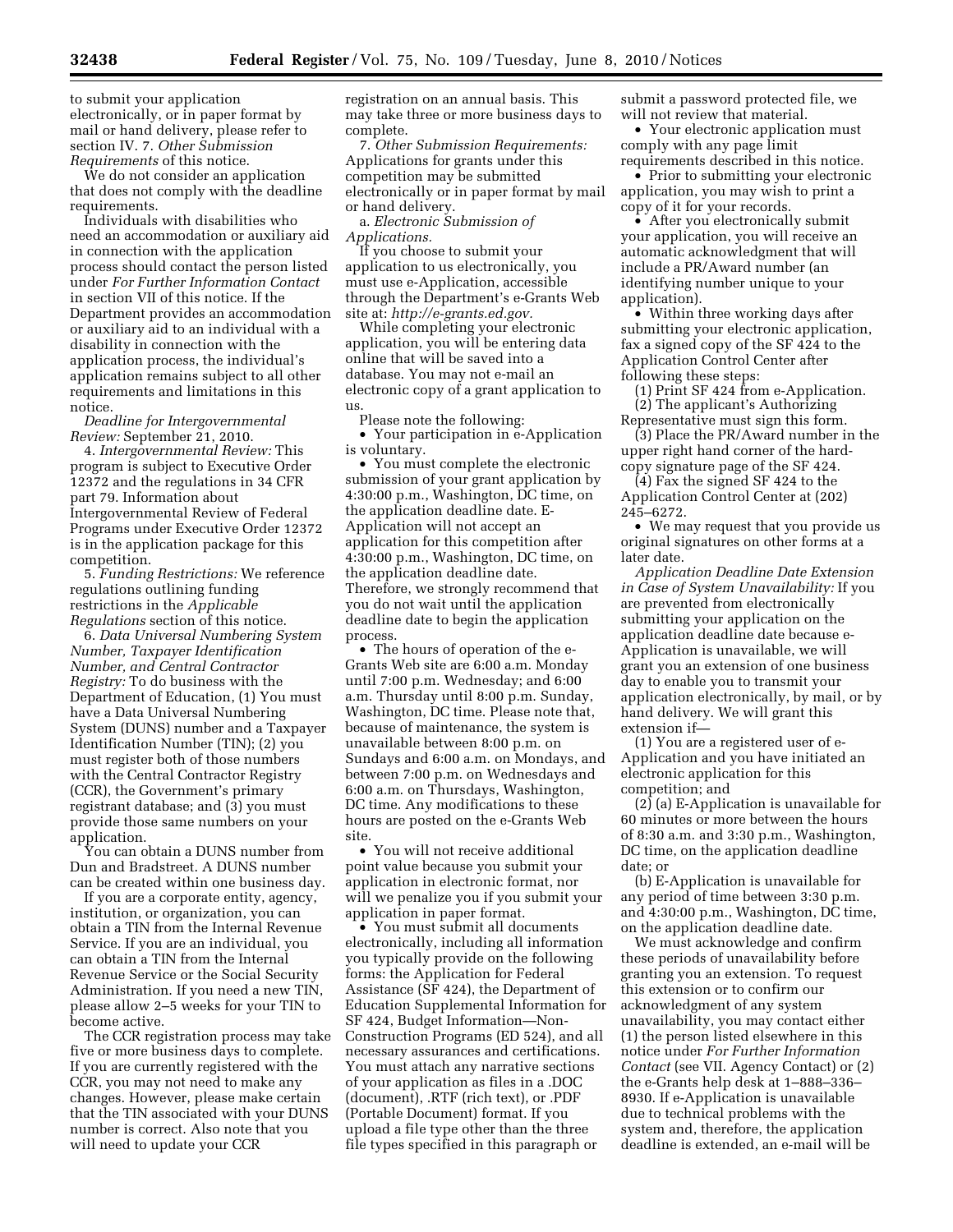sent to all registered users who have initiated an e-Application.

Extensions referred to in this section apply only to the unavailability of e-Application. If e-Application is available, and, for any reason, you are unable to submit your application electronically or you do not receive an automatic acknowledgment of your submission, you may submit your application in paper format by mail or hand delivery in accordance with the instructions in this notice.

b. *Submission of Paper Applications by Mail.* 

If you submit your application in paper format by mail (through the U.S. Postal Service or a commercial carrier), you must mail the original and two copies of your application, on or before the application deadline date, to the Department at the following address: U.S. Department of Education, Application Control Center, Attention: (CFDA Number 84.373X), LBJ Basement Level 1, 400 Maryland Avenue, SW., Washington, DC 20202–4260.

You must show proof of mailing consisting of one of the following: (1) A legibly dated U.S. Postal Service

postmark.

(2) A legible mail receipt with the date of mailing stamped by the U.S. Postal Service.

(3) A dated shipping label, invoice, or receipt from a commercial carrier.

(4) Any other proof of mailing acceptable to the Secretary of the U.S. Department of Education.

If you mail your application through the U.S. Postal Service, we do not accept either of the following as proof of mailing:

(1) A private metered postmark. (2) A mail receipt that is not dated by the U.S. Postal Service.

If your application is postmarked after the application deadline date, we will not consider your application.

**Note:** The U.S. Postal Service does not uniformly provide a dated postmark. Before relying on this method, you should check with your local post office.

c. *Submission of Paper Applications by Hand Delivery.* 

If you submit your application in paper format by hand delivery, you (or a courier service) must deliver the original and two copies of your application by hand, on or before the application deadline date, to the Department at the following address: U.S. Department of Education, Application Control Center, Attention: (CFDA Number 84.373X), 550 12th Street, SW., Room 7041, Potomac Center Plaza, Washington, DC 20202–4260.

The Application Control Center accepts hand deliveries daily between 8:00 a.m. and 4:30:00 p.m., Washington, DC time, except Saturdays, Sundays, and Federal holidays.

**Note for Mail or Hand Delivery of Paper Applications:** If you mail or hand deliver your application to the Department—

(1) You must indicate on the envelope and—if not provided by the Department—in Item 11 of the SF 424 the CFDA number, including suffix letter, if any, of the competition under which you are submitting your application; and

(2) The Application Control Center will mail to you a notification of receipt of your grant application. If you do not receive this grant notification within 15 business days from the application deadline date, you should call the U.S. Department of Education Application Control Center at (202) 245– 6288.

#### **V. Application Review Information**

1. *Selection Criteria:* The selection criteria for this program are from 34 CFR 75.210 and are listed in the application package.

2. *Review and Selection Process:* In the past, the Department has had difficulty finding peer reviewers for certain competitions because so many individuals who are eligible to serve as peer reviewers have conflicts of interest. The Standing Panel requirements under IDEA also have placed additional constraints on the availability of reviewers. Therefore, the Department has determined that, for some discretionary grant competitions, applications may be separated into two or more groups and ranked and selected for funding within specific groups. This procedure will make it easier for the Department to find peer reviewers, by ensuring that greater numbers of individuals who are eligible to serve as reviewers for any particular group of applicants will not have conflicts of interest. It also will increase the quality, independence, and fairness of the review process, while permitting panel members to review applications under discretionary grant competitions for which they also have submitted applications. However, if the Department decides to select an equal number of applications in each group for funding, this may result in different cut-off points for fundable applications in each group.

#### **VI. Award Administration Information**

1. *Award Notices:* If your application is successful, we notify your U.S. Representative and U.S. Senators and send you a Grant Award Notification (GAN). We may notify you informally, also.

If your application is not evaluated or not selected for funding, we notify you.

2. *Administrative and National Policy Requirements:* We identify administrative and national policy requirements in the application package and reference these and other requirements in the *Applicable Regulations* section of this notice.

We reference the regulations outlining the terms and conditions of an award in the *Applicable Regulations* section of this notice and include these and other specific conditions in the GAN. The GAN also incorporates your approved application as part of your binding commitments under the grant.

3. *Reporting:* At the end of your project period, you must submit a final performance report, including financial information, as directed by the Secretary. If you receive a multi-year award, you must submit an annual performance report that provides the most current performance and financial expenditure information as directed by the Secretary under 34 CFR 75.118. The Secretary may also require more frequent performance reports under 34 CFR 75.720(c). For specific requirements on reporting, please go to *http://www.ed.gov/fund/grant/apply/ appforms/appforms.html.* 

4. *Performance Measures:* Under the Government Performance and Results Act of 1993 (GPRA), the Department has developed a performance measure that will be used to evaluate the overall effectiveness of projects funded under this competition. This measure is: The percentage of General Supervision Enhancement Grantee products and services that are of high-quality, relevance, and usefulness, as determined by Annual Performance Report submissions and reviews of grantee work products. To ensure that the Department has the data needed for this measure, grantees will be expected to participate in mid-term assessments of progress towards stated goals and objectives, and will also be required to report information on their projects' performance in annual reports to the Department (34 CFR 75.590). The Department will also determine at the end of the grantee's project period whether the grantee has been successful in achieving the purposes of its award.

## **VII. Agency Contact**

*For Further Information Contact:*  Susan Weigert, U.S. Department of Education, 400 Maryland Avenue, SW., room 4078, Potomac Center Plaza (PCP), Washington, DC 20202–2550. Telephone: (202) 245–6522.

If you use a TDD, call the Federal Relay Service (FRS), toll free, at 1–800– 877–8339.